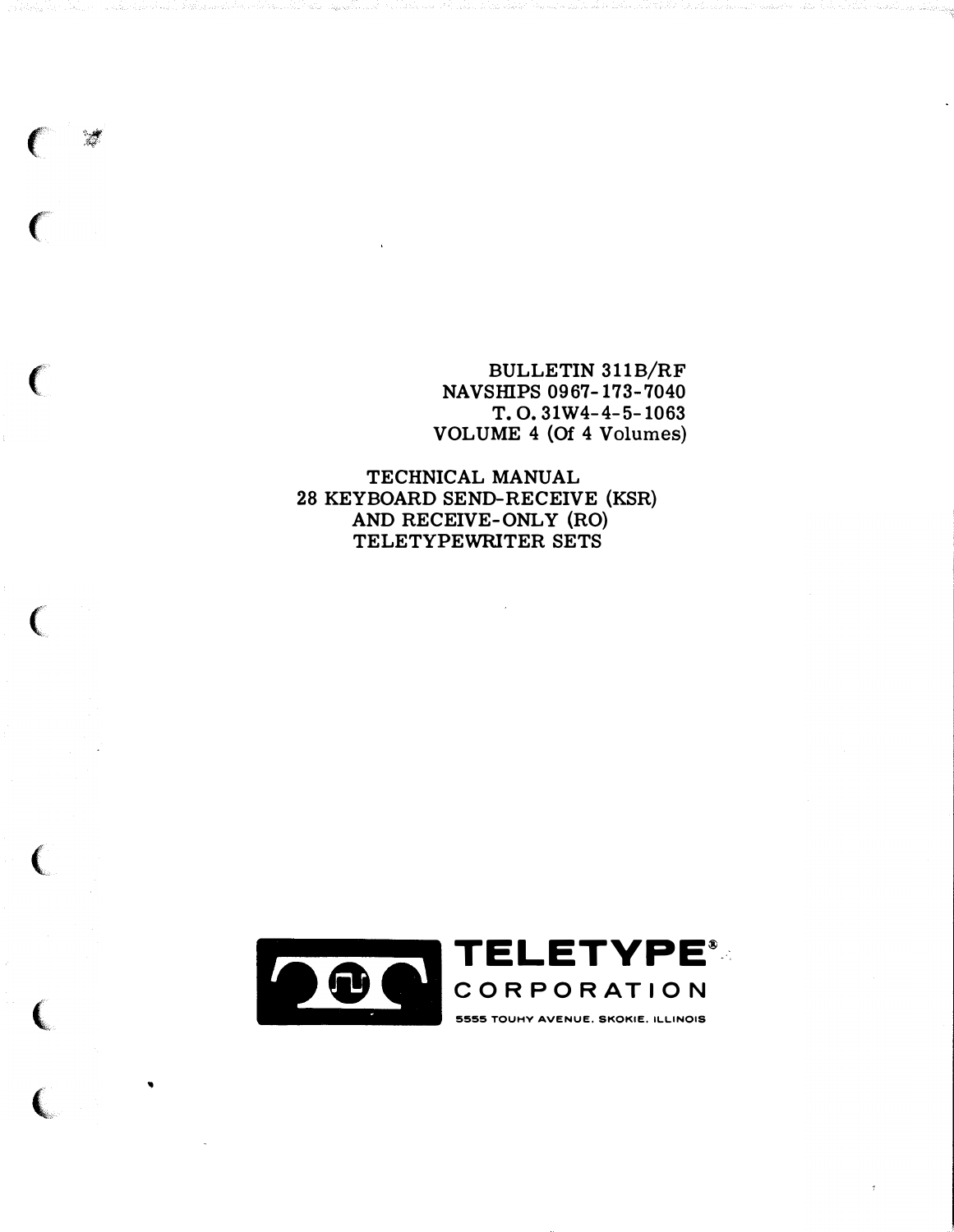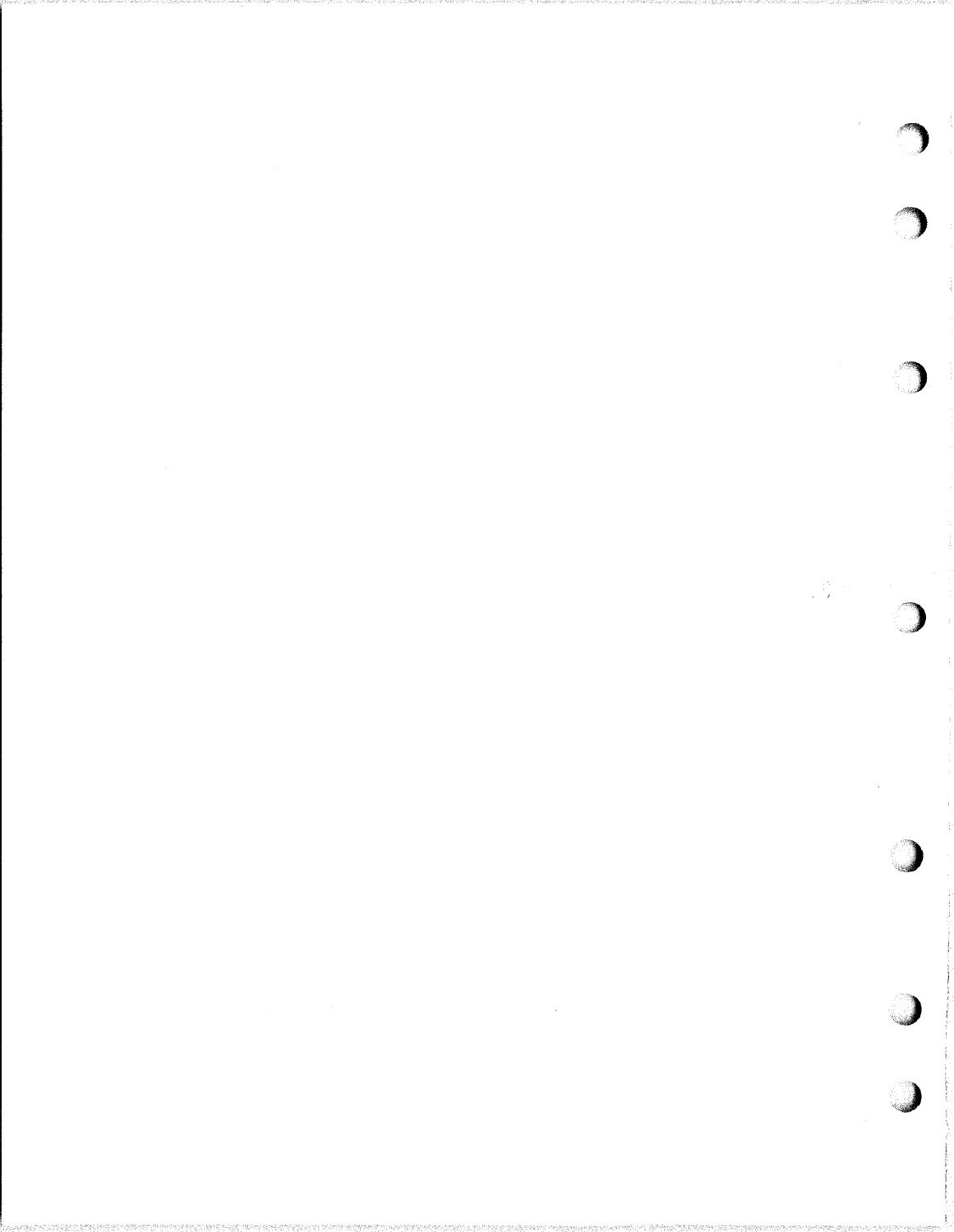# 311B/RF

### INTRODUCTION

 $\epsilon$ 

 $\big($ 

 $\big($ 

 $\big($ 

 $\big($ 

 $\big($ 

 $\overline{\mathbb{C}}$ 

Volumes 3 and 4 have been added to Bulletin 311B to include Radio Frequency Interference Suppression features for the 28 Keyboard Send-Receive (KSR) and Receive-Only (RO) Teletypewriter Sets. These volumes are identified by an RF suffix and must be used with Volumes 1 and 2 which contain literature for the standard features. Volumes 1 and 2 must be used with all sets whether RFI modified or not.

Volume 3, identified as  $311B/RF$  (NAVSHIPS 0967-173-7030), provides descriptive information and parts ordering information peculiar to sets with RFI features installed.

Volume4, identified as 311B/RF (NAVSHIPS0967 -173-7040), provides wiring diagrams for sets and their components that are equipped with RFI features.

Each volume is made up of a group of appropriate independent sections. The sections are complete within themselves; they are separately identified by title and section number and the pages of each section are numbered consecutively, independent of other sections.

The identifying number of a section, a 9-digit number, appears at the top of each page of the section, in the left corner of left-hand pages and the right corner of right-hand pages.

To locate specific information, refer to the table of contents. The name of the involved component, the title of the section, and the 9-digit section number may then be found. The sections are arranged in the order shown in the table of contents. Turn to page one of the section indicated where the contents of the section will be found (except where a section is small and does not require a listing of contents).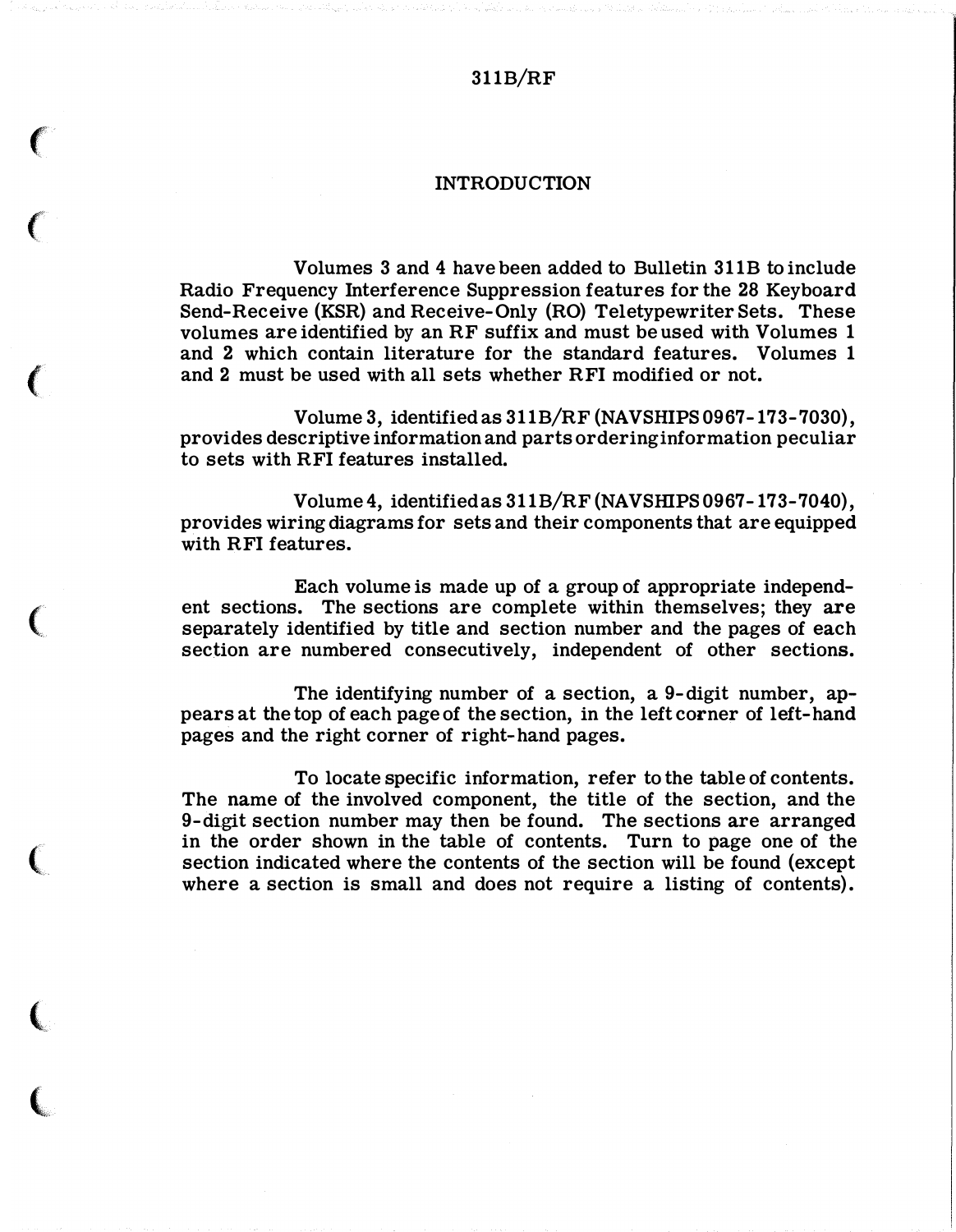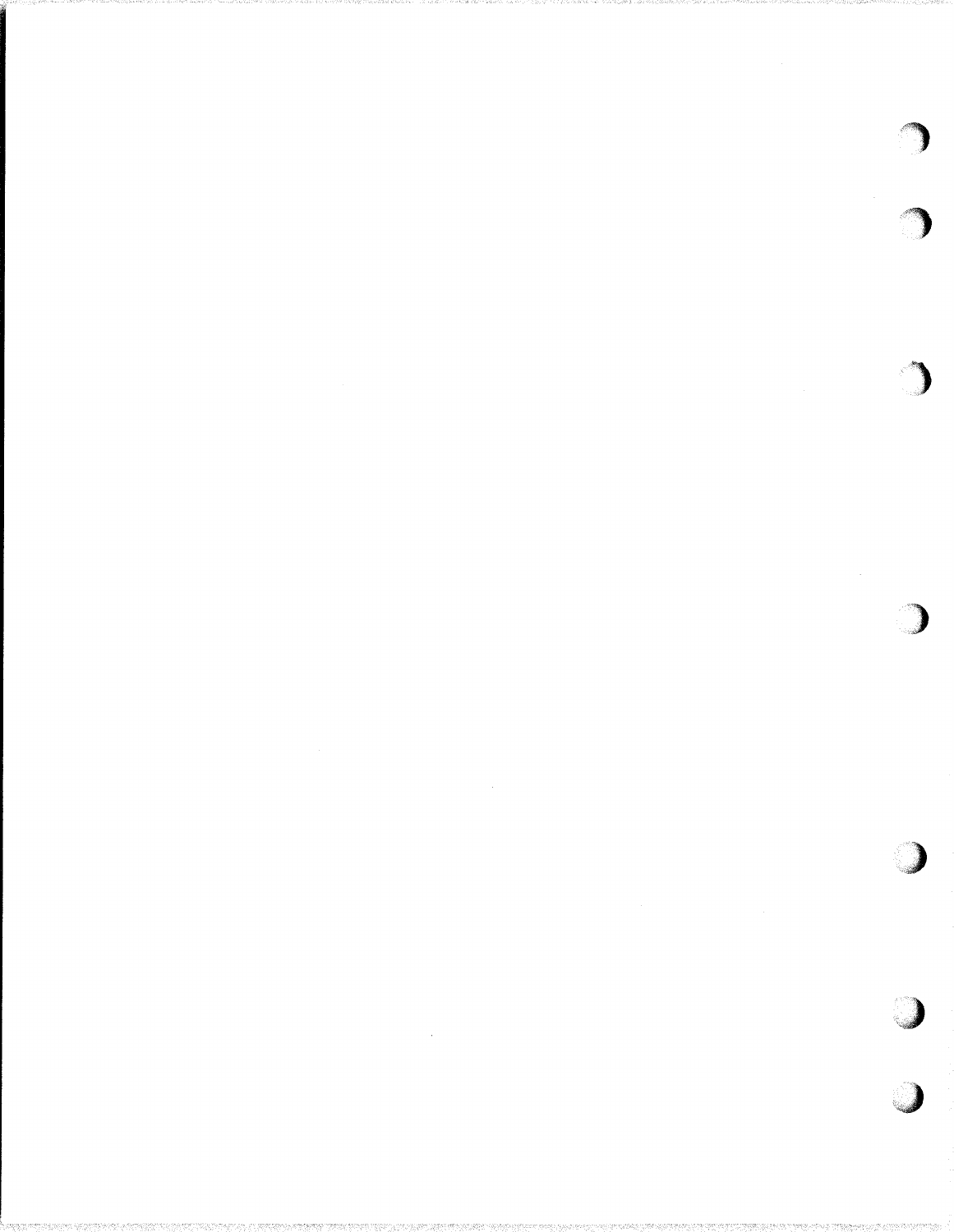# 311B/RF

Issue

# VOLUME 4

# TABLE OF CONTENTS

Wiring Diagrams

# Contents

**Section** 

28 Keyboard Send-Receive (KSR) and Receive-Only (RO) Teletypewriter Sets (with RFI Suppression)

**Title** 

*<u>A</u>* 

€

 $\big($ 

 $\big($ 

573-600-401TC 1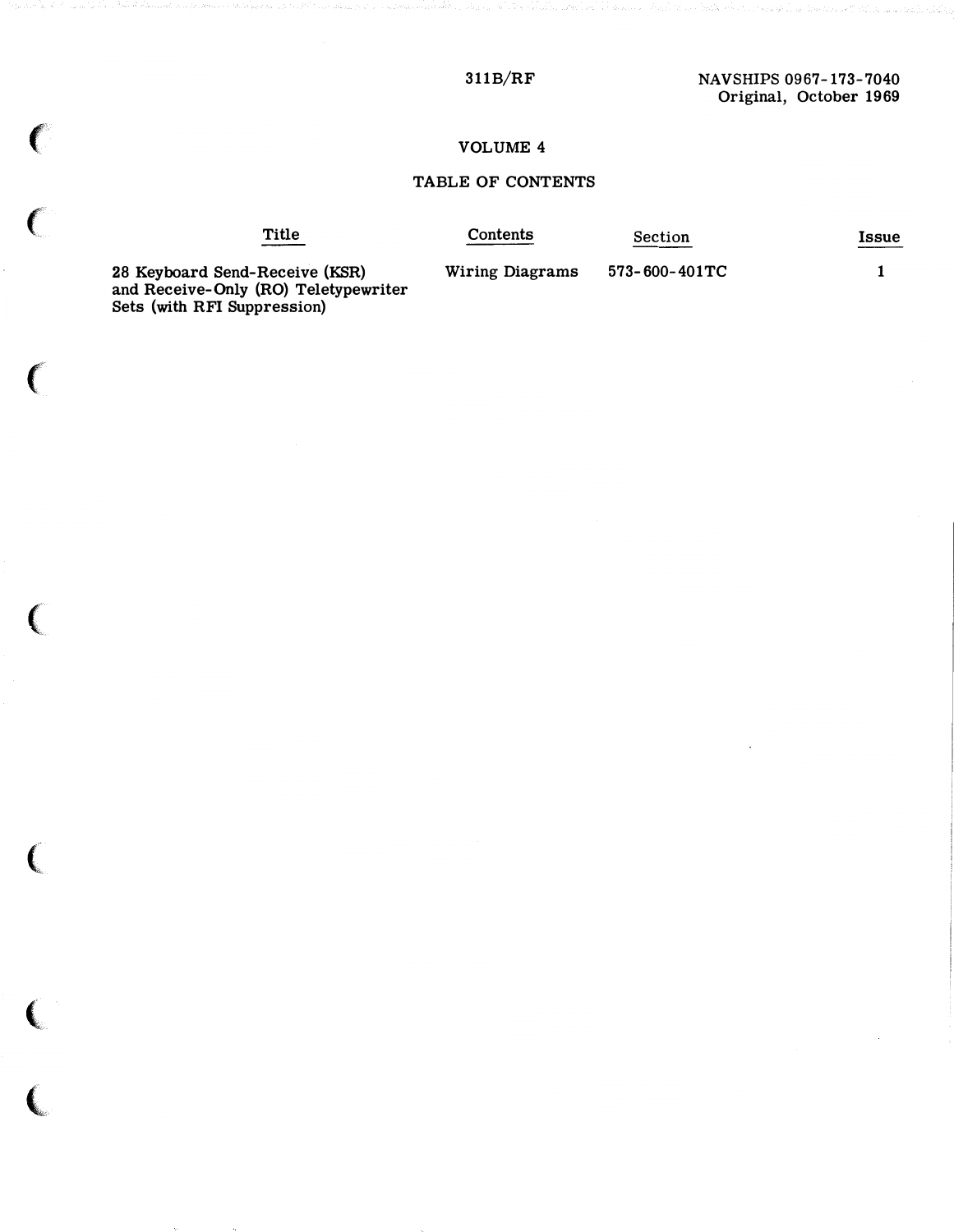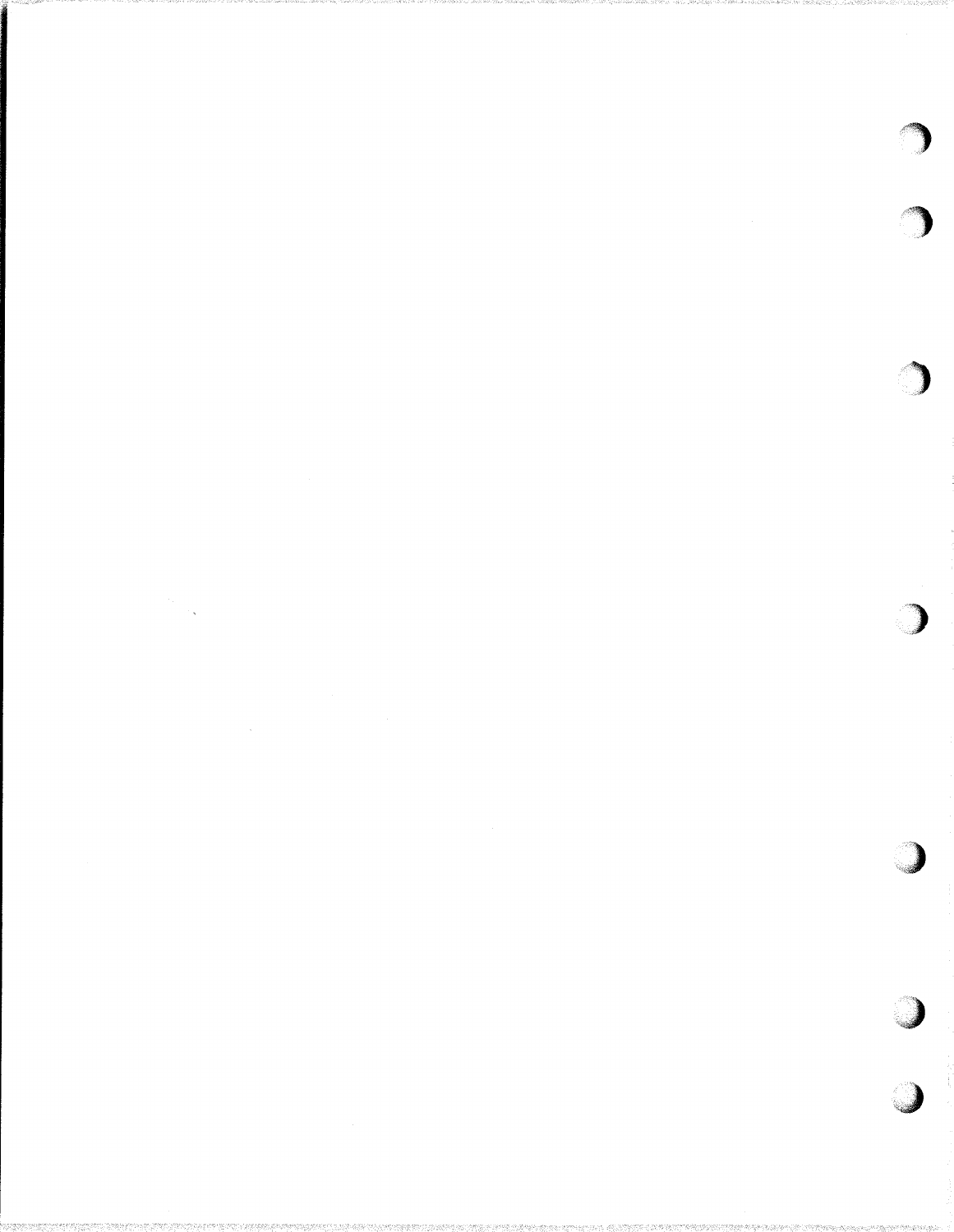#### TELETYPE CORPORATION Skokie, Illinois, U.S.A.

#### 28 KEYBOARD SEND-RECEIVE (KSR) AND

#### RECEIVE-ONLY (RO) TELETYPEWRITER SETS

#### (WITH RF1 SUPPRESSION)

#### WIRING DIAGRAMS

 $\big($ 

 $\big($ 

(

 $\big($ 

 $\big($ 

 $\big($ 

 $\overline{\mathbb{C}}$ 

1. 01 This section contains the wiring diagrams for the 28 Keyboard Send-Receive and Receive-Only Teletypewriter Sets (page\_ printers only including multiple-mounted sets) listed in the charts of Section 573-600-100TC.

1. GENERAL 1.02 The wiring diagram index lists the equipment involved, the number of the wiring diagram followed by the type (A for actual, S for schematic), the number of diagram sheets, and the number of the wiring diagram package in which the diagram may also be found. The wiring diagrams are listed in numerical order.

## 2. WIRING DIAGRAM INDEX

|                                   |               | <b>WIRING DIAGRAM</b> |                                           |              |              | WIRING DIAGRAM PACKAGE NO. |              |              |              |             |  |  |  |
|-----------------------------------|---------------|-----------------------|-------------------------------------------|--------------|--------------|----------------------------|--------------|--------------|--------------|-------------|--|--|--|
| <b>EQUIPMENT</b>                  | NO. AND TYPE  |                       | SHEETS 0038 0039 0050 0077 0099 0100 0110 |              |              |                            |              |              |              |             |  |  |  |
| Paper Winder (PW201)              | 1543WD        | A                     | 1                                         | $\mathbf x$  | $\mathbf x$  |                            |              |              |              |             |  |  |  |
| Motor Unit                        | <b>2900WD</b> | $\mathbf{A}$          | $\overline{\mathbf{2}}$                   | $\mathbf x$  | $\mathbf{x}$ | $\mathbf{x}$               | $\mathbf x$  | X            | $\mathbf{x}$ | X           |  |  |  |
| <b>Base Assembly</b>              | 4763WD        | $\mathbf{A}$          | $\mathbf{1}$                              |              |              |                            |              | X            |              |             |  |  |  |
| 146901 Rectifier                  | 5762WD        | $\mathbf{A}$          | $\mathbf{1}$                              |              |              |                            |              | $\mathbf x$  |              |             |  |  |  |
| 146901 Rectifier                  | 5763WD        | $\mathbf{s}$          |                                           |              |              |                            |              | $\mathbf{x}$ |              |             |  |  |  |
| Paper Winder (LPW300)             | 5830WD        | $\mathbf{A}$          | 1                                         | $\mathbf{x}$ | $\mathbf x$  |                            |              |              |              |             |  |  |  |
| 305143 Power Supply               | <b>7241WD</b> | S                     | $\mathbf{1}$                              |              |              |                            |              | $\mathbf x$  |              |             |  |  |  |
| <b>Base Assembly</b>              | <b>7556WD</b> | $\mathbf{A}$          |                                           |              |              |                            |              |              | $\mathbf x$  |             |  |  |  |
| 321225 ESA                        | 8132WD        | $\mathbf{A}$          | 4                                         |              |              | X                          |              |              |              |             |  |  |  |
| 323810 SMD                        | 8143WD        | S                     | $\mathbf{1}$                              | $\mathbf x$  | $\mathbf{x}$ | $\mathbf x$                |              |              | $\mathbf x$  | $\mathbf x$ |  |  |  |
| 321225 ESA                        | 8297WD        | $\mathbf S$           | $\mathbf{1}$                              |              |              | $\mathbf x$                |              |              |              |             |  |  |  |
| 319204 Selector Assembly          | 8299WD        | $\mathbf S$           | 1                                         |              |              | $\mathbf x$                |              |              |              |             |  |  |  |
| Cabinet (LAC227)                  | 8300WD        | $\mathbf{A}$          | $\mathbf{1}$                              |              |              | $\mathbf x$                |              |              |              | X           |  |  |  |
| Typing Unit                       | 8301WD        | $\mathbf{A}$          |                                           |              |              | X                          |              | X            | $\mathbf x$  | $\mathbf x$ |  |  |  |
| Keyboard (LK61 and 63)            | 8302WD        | $\mathbf{A}$          |                                           |              |              | $\mathbf x$                |              |              |              |             |  |  |  |
| Electrical Service Unit (LESU128) | 8303WD        | $\mathbf{A}$          | $\mathbf{1}$                              |              |              | $\mathbf{x}$               |              |              |              | $\mathbf x$ |  |  |  |
| 28RFK2001A and 2002B Sets         | 8304WD        | S                     | $\overline{\mathbf{2}}$                   |              |              | $\mathbf x$                |              |              |              |             |  |  |  |
| 323820 ESA                        | 8305WD        | $\mathbf{A}$          | 4                                         |              |              | $\mathbf{x}$               |              |              |              |             |  |  |  |
| 323820 ESA                        | 8306WD        | $\mathbf s$           | $\mathbf{1}$                              |              |              | $\mathbf{x}$               |              |              |              |             |  |  |  |
| Cover (LPC213)                    | 8325WD        | $\mathbf{A}$          | $\mathbf{1}$                              | $\mathbf x$  | $\mathbf x$  |                            | $\mathbf{x}$ |              |              |             |  |  |  |
| Typing Unit (LP135)               | 8326WD        | $\mathbf{A}$          | $\mathbf{1}$                              | X            | X            |                            |              |              |              |             |  |  |  |
| Connection of ESA to Printer Set  | 8328WD        | $\mathbf{A}$          | 4                                         |              | $\mathbf{x}$ |                            | $\mathbf{x}$ |              |              |             |  |  |  |
| 324060, 324061, 325918, 326471    |               |                       |                                           |              |              |                            |              |              |              |             |  |  |  |
| <b>ESAs</b>                       | 8329WD        | A                     | $\mathbf 2$                               | X            | X            |                            |              |              |              |             |  |  |  |
| 325919 Container Assembly         | 8330WD        | $\mathbf{A}$          | 4                                         | $\mathbf{x}$ | $\mathbf{x}$ |                            | X            |              |              |             |  |  |  |
| 326471 ESA                        | 8331WD        | S                     | 3                                         |              |              |                            | $\mathbf x$  |              |              |             |  |  |  |
| 324061 or 325918 ESA              | 8332WD        | $\mathbf S$           | 5                                         |              | $\mathbf{x}$ |                            |              |              |              |             |  |  |  |
| 323821 ESA                        | 8450WD        | $\mathbf{A}$          | 6                                         |              |              |                            |              | $\mathbf x$  |              |             |  |  |  |